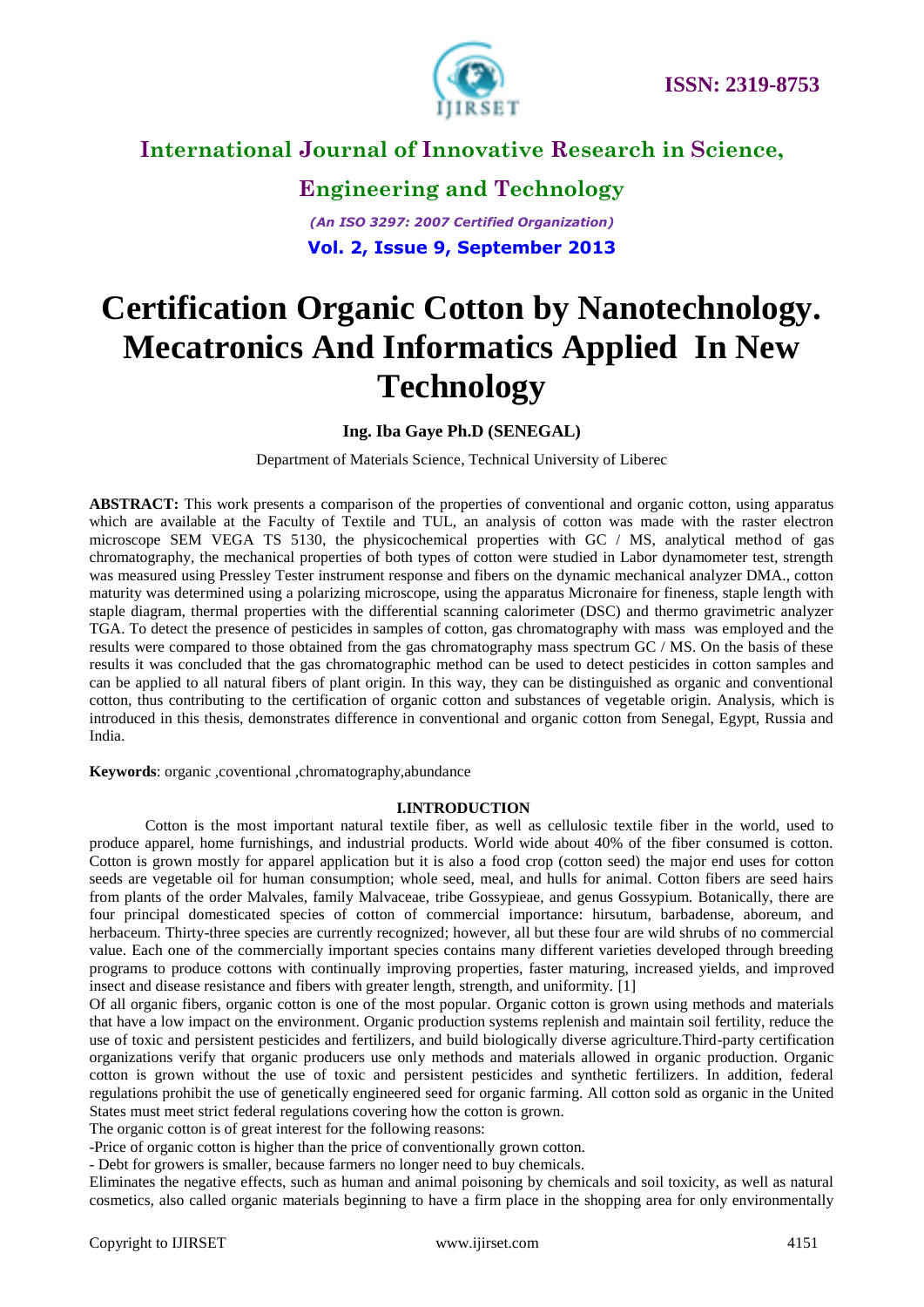

### **Engineering and Technology**

*(An ISO 3297: 2007 Certified Organization)* **Vol. 2, Issue 9, September 2013**

minded consumers. But what really means in the case of bio preposition shirt, towel or baby products. And how to navigate in their marking? Textile industry has long been among the biggest load factors of the environment. Nearly a quarter of all insecticides applied annually is used in the cultivation of cotton. Textile industry has long been among the biggest load factors of the environment. Nearly a quarter of all insecticides applied annually is used in the cultivation of cotton. Other significant amounts of toxic chemicals are consumed annually in the conversion of cotton fiber for shirts, towels, bed linen etc. Neither the textile production of other vegetable and animal fibers, nor the complicated chemical processes of 100% cotton, silk or wool, is far from the idea of the nature of natural materials that we recall at first glance. It is not surprising that many people interested in turning to clothing produced a way for nature and man favorable, even in products labeled as "natural", "bio","eco" or "green" textiles, need to be able to measure and define.pesticides are biologically active compound which control the growth of organism e.g. bacteria,fungi,algae,insects or plants.The market of organic products rapidly increased and how we can attest that product are organic or not that s the big problem.By using method which are underpinned on the latest developed technology i mean nanotechnology,mechatronics and informatics we are able according to this method to identify or detect pesticides on cotton fiber,to give a name,and chemical formula by exciting the molecule in order to dislocate,to transformed in positive and negative charged ions and to identify by its ratio mass to charge**(despite the the sign (negative or positive) of the ion) that s the princip of GC/MS.**Using nanotechnology,mecatronics princip and informatics applied in new technology help for better understanding this method

#### **II.MAIN GOALS**

As already stated above, the aim of this work is to compare conventional and organic cotton. Analysis was carried out by experiment, for specific properties of both types of cotton fibers. In addition to these analyses it is urgent to have a scientific way how to certify organic cotton, to find a methodology which would identify pesticides in cotton fibers. Thereby contribute to preventing counterfeits, which is presented as conventional organic cotton. This happens in case of 30% of products from organic cotton. This means identifying the cotton impermissible substances (especially pesticides). Analyses should have explanatory power for both raw cotton and cotton products. In practice, the method to distinguish between organic and conventional cotton does not exist.

#### **III .START OF ART**

The cotton plant is a tree or a shrub that grows naturally as a perennial, but for commercial purposes it is grown as an annual crop. Botanically, cotton bolls are fruits. Cotton is a warm weather plant, cultivated in both hemispheres, mostly in North and South America, Asia, Africa, and India (in tropical latitudes). Mostly it is cultivated in the Northern hemisphere. It is primarily grown between 37<sup>'</sup>8 N and 32<sup>'</sup>S but can be grown as far north as 43<sup>'</sup>8 N latitude in Central Asia and 45<sup> $\degree$ </sup> 8 N in main land China. Planting time for cotton varies with locality, from February to June in the Northern hemisphere. The time of planting in the Northern hemisphere is the time of harvest in the Southern hemisphere. Seedlings emerge from the soil within a week or two after planting, 5–6 weeks later flower buds or squares form, and white (Upland cotton), creamy yellow (Pima cotton) to dark yellow blossoms appear in another 3–4 weeks. The time interval from bloom to open boll is about 40–80 days. The open boll lets air in to dry the white, clean, fiber, and fluff it for the harvest. Fiber bundle cross-sections obtained with transmitted light microscopy for natural brown cotton where the presence of material bodies are visible within the lumens of some fibers and for natural green cotton where the fibers are quite immature and are characterized by the presence of suberin in the fiber walls and not material bodies in the lumen. [4]

#### IV.**PARAMETERS SEED AND GROWING CONDITIONS PEDOLOGICAL ORGANIC AND CONVENTIONAL COTTON**

Soils in the region Koungueul city in Senegal, where organic and conventional cotton is grown, is alluvial, sandy, ferric, salty, lithographical leaching.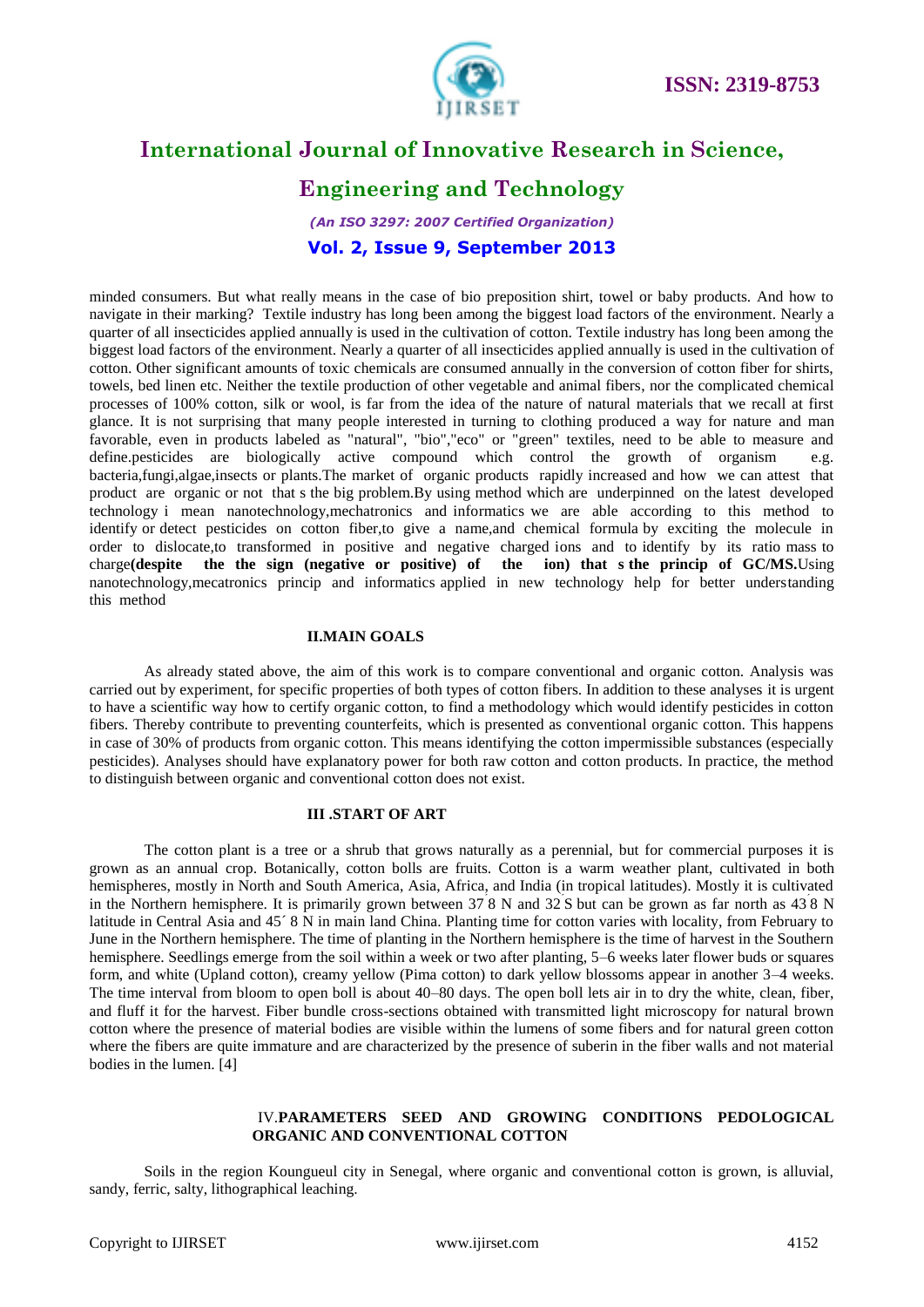

### **Engineering and Technology**

*(An ISO 3297: 2007 Certified Organization)* **Vol. 2, Issue 9, September 2013**

**Type of seed:** Genealogy (IRMA 1243 PB \* 5) - 32 45-859 E 281-789 F - G 440 company ISRA / Senegalese Institute for Agricultural Research / hybrid 1986th type of pyramid. green-red . The capsule medium, seeds and green. harvest 43.9% fiber (10 saws). Capsule Weigt 3.72 g ( ISRA ). Used fertilizer type NPKSB(14-23-13-5-1 ) 200kg/ha, pesticide,  $3.71/$  ha urea  $30$ kg/ha [2]

seeds are the same in these fibers: con1, con2, bio1, bio2. [2]

Cotton plant grows in tropical and subtropical conditions, lives a decade and can measure up to ten meter. Cultivation of cotton shows that its size is limited to one to ten meters, to facilitate the collection of cotton and is usually used as an annual plant. During flowering period appear large white or yellow flowers with five petals flowers. For cotton, alternating between wet and dry climate is important for its development, however in the African savanna, where cotton grows, the climate is characterized by wet and dry from April to August. African soil is already rich enough organically, the soil is highly enriched with chemical fertilizers, except that at the end of the growing season, the plants are cut and burnt

directly in an area that allows direct recirculation of most nutrients, but also reduces the availability of phosphorus. But at maturity cotton plant deshice rapidly,exposed to sun and air,water contains decreased and give the twist form to cotton fiber which is very important characteristic for spinning.[4]

#### **V.CRITICAL EVALUATION OF THE LITERATURE AND OVERVIEW OF THE CURRENT**

If cotton can be considered as one of the fibers, which accompanies man throughout life, with the emergence of organic cotton a very serious problem emerges for some experts who have a very suspicious vision or a very simplified analysis of organic cotton. That is to provide kit for the detection of pesticides on cotton , methods based on electrochemical using bio sensors ,algae with ultra sound extractor, using FT-IR, which does not give a complete solution for the detection of pesticides. Choosing organic cotton is to contribute to the preservation of our health, especially for children; cotton consumes huge amounts of pesticides that are applied in the range of 5-10 times than other vegetables. But these chemicals are great problem on the environment in the form of contamination of soil, water, food, ground water etc. Another disturbing factor in the cultivation of cotton is also that in third world countries, job and work conditions are disastrous and child labor is used. Certification of organic cotton is done at present under the same cultivation conditions. Some argue that simply pesticides do not exist on cotton as confirmed Institute at Bremen, Germany or BVT Brno(czech republic). In 2009 during a visit to TUL in recommending us to do tests on pesticides immediately after harvest or on cotton, based on their tests on samples of cotton from Senegal, but under the proposed detection methodology. This can detect chemical pesticides. Type of pesticides and pesticide tests were conducted also with the old cotton samples (15 years) of cotton (Syria, Egypt, Indie). It can be confirmed that there is no trace of pesticides on cotton fiber, the methodology developed in this work, today confirms that this method can detect pesticide for cotton, gives a chemical name. and chemical formula of the pesticide.

#### .VI.**METHODOLOGYAND WORKING PRACTICES**

The main properties of cotton fiber have been investigated using devices at disposal in the textile faculty and in the technical university TUL.

#### .**VII.DETECTIONOF PESTICIDES IN ORGANIC AND CONVENTIONAL COTTON USING GAS CHROMATOGRAPHY GC/MS**

As mentioned earlier, there are many chemicals in large quantities, which are not friendly to the environment, but also hazardous for physical chemical method is based on determining the mass of atoms, molecules and their fragments after transfer to the positively and negatively charged ions. It is an ideal method for finding the chemical structure of pesticides present in cotton fibers. Gas mobile phase is used here only for analysis and effects on the stationary phase. GC-MS characterizes especially effective and rapid separation of complex mixtures and works with small amounts of samples, using relatively simple equipment. Gas chromatography with mass spectrum retains priority status for the analysis of pesticides. There is requirement of a high selectivity of the separation process, the separation should occur as little as possible to analyze ions, at present, gas chromatography with a mass spectrum is widely used.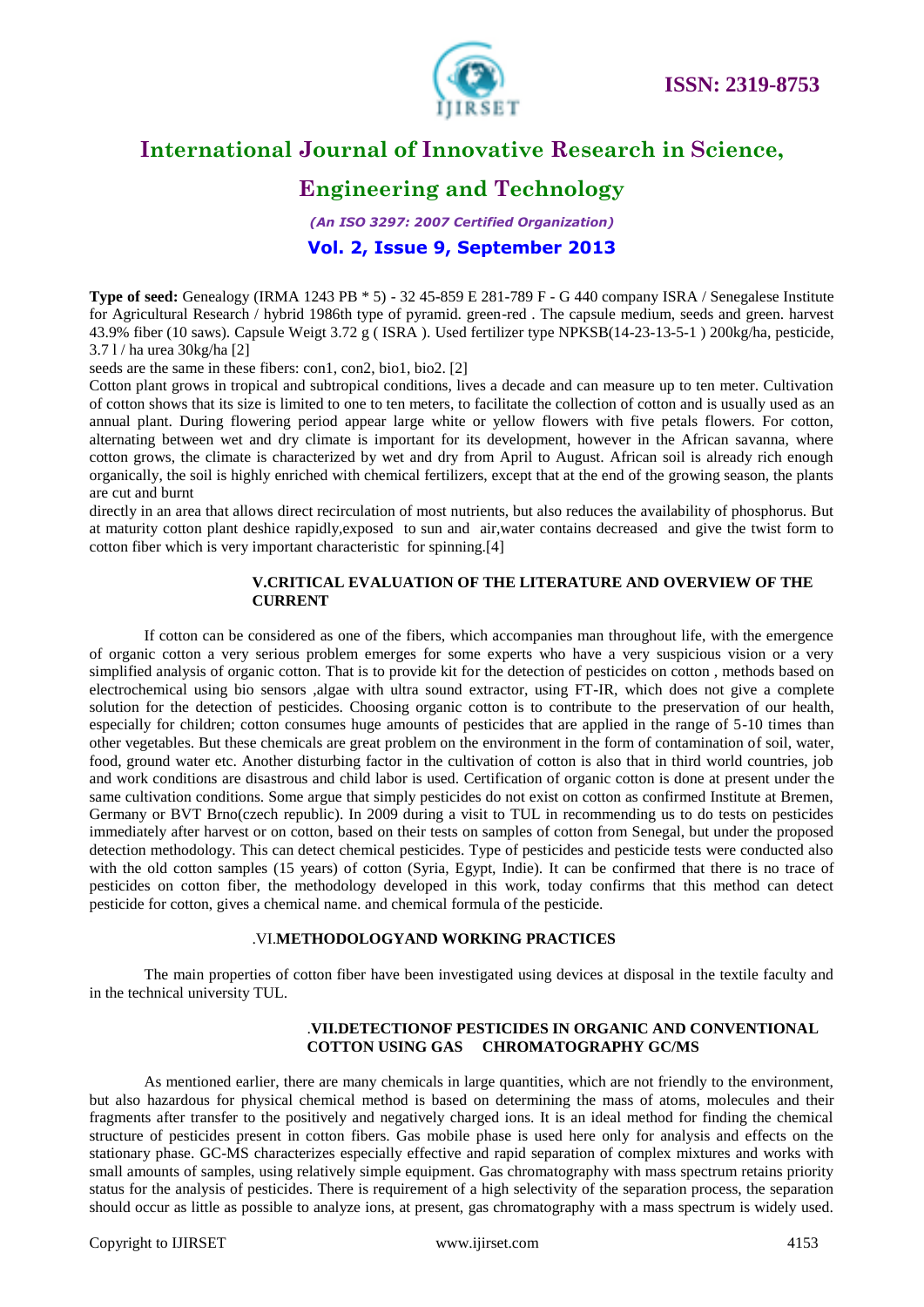

### **Engineering and Technology**

*(An ISO 3297: 2007 Certified Organization)* **Vol. 2, Issue 9, September 2013**

The combination of GC-MS represents a very promising combination of effective separation method with highly sensitive detection used in the detection of pesticides in cotton samples from Senegal, from Egypt, Russia and Indie. Auto sampler is placed on top of the GC capillary column of fused silica. GC converts directly to the assembly line, in ion traps, where the samples are introduced or injected either manually or by using the auto sampler people.

Gas chromatographic method is used for the separation and determination of gases, liquids and substances. The method is based on the distribution of components between the two phases, the mobile and stationary phase. In gas chromatography, the mobile phase is a gas, called the carrier gas phase and is placed in a chromatographic column. The stationary phase in packed bed columns can be solid (activated carbon, silica, alumina, polymeric adsorbents, etc.). Each component of the sample through the column progresses on the distribution component and the equilibrium concentration of the component in old stationary and mobile phase occurs. Gradually deposited on the column in order of increasing values of distribution constants and enters the detector. [3]

The mass spectrometer is very part of this experience place where takes place transfer lineconnected to GC ,ion trap assembly connected to vaccum assembly and electronic assemblies.The electronics assemblies then can be connected to personal computer or to computer interface .

The Saturn 2000 GC/MS has four principal components:

- Gas chromatograph (GC)

-Mass spectrometer (MS)

- Data system (DS)

- AutoSampler (optional)

A short line-of-sight transfer line connects the GC and mass spectrometer. TheAutoSampler sits on top of the GC.A fused silica capillary column in the GC passes through the transfer line directlyinto the ion trap assembly. Samples are injected either manually or via the AutoSampler onto thecapillary column through the GC injection port.The gas chromatograph then separates the sample molecules. Effluent from theGC passes through the transfer line and into the ion trap. The sample moleculesnext undergo electron or chemical ionization before being analyzed according totheir mass-to-charge ratios.The ions are detected by an electron multiplier, which produces a signalproportional to the number of ions detected. The electron multiplier passes theion current signal to the system electronics, which in turn amplify the signal,digitize the result, and pass it on to the data system for further processing and display.

Mass spectroscopy is one of the chemist's tools in their arsenal. Through mass spectroscopy (MS), one can determine the molecular weight, molecular formula, and the functional groups present on a compound (Skoog 524). The molecular weight can be determined by identifying the molecular ion peak (Skoog 525). Looking at the mass to charge ratio (m/z) and the distribution of isotopes, one is able to determine an average mass for a compound. The mass contribution of each isotope is 2 determined by each isotope's mass and relative abundance. Adding all of the isotopes' mass contributions will then result in an average mass for the compound (Robinson 723). The molecular formula for a compound can then be ascertained from the relative peak heights of the isotopes (Skoog 525). Peak areas and heights can also be useful because they can indicate the concentration of various components present in the sample (Skoog 531-532). When looking at mass spectra, the majority of peaks that appear are attributed to fragments; these fragments are pieces of the original compound that have separated from the compound. The appearance of these fragments makes interpretation slightly more difficult, which is why the use of a library can become advantageous. By comparing your sample to knowns, a positive identification is possible (Skoog 524). So how does mass spectroscopy work? Upon passing through the column the particles continue on to the mass spectrometer where the sample is "bombarded by highenergy electrons" (Silberberg 54). These electrons collide with the atoms in the sample and, as a result, knock an electron off of the sample's atoms, inducing a positively charged particle (Silberberg 54). The particles are then separated by a variety of means depending upon the type of mass spectrometer used. For example, in an ion trap mass spectrometer (which we use in our labs) the particles are deflected depending upon their mass/charge ratio (Skoog 517- 518). A detector determines the particles' "relative positions and abundances" which can then be used to determine the identity of the compound (Silberberg 54). The largest peak in the spectrum is called the base peak. The heights of all the additional peaks in the spectrum are then measured as a percent relative to the base peak (Skoog 499). The main advantage of interfacing a gas chromatograph with a mass spectrometer is its efficiency. With combined instrumentation, only one sample needs to be prepared. This saves on both time and materials. The physical bench space taken up is minimized as well. The GC/MS/MS allows one to obtain more detailed information about unknown compounds faster and more easily than the instruments separately. Combining these technologies allows one to analyze more complex compounds faster than a GC, MS, or GC/MS (Skoog 531).But just notify that,the main part of this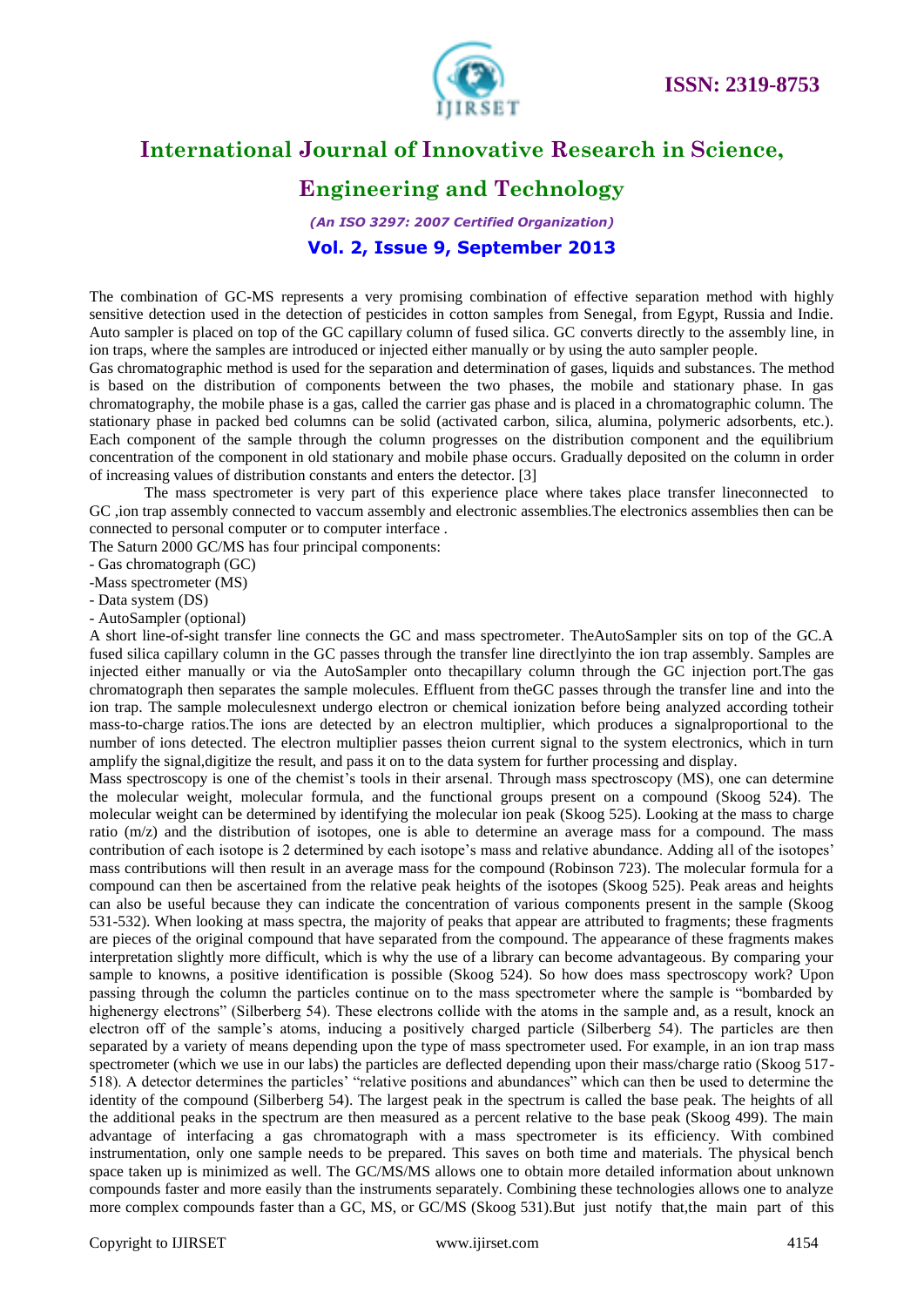

### **Engineering and Technology**

*(An ISO 3297: 2007 Certified Organization)* **Vol. 2, Issue 9, September 2013**

work in term of evaluation is to make the link beetwen initial concentration,partition coefficent,phase ratio and the surface under peak **(Dr. Ing. Iba Gaye)**



**Fig. 1 Scheme GC- mass spectrum** [3]

**A vacuum pump, B interface unit, gas chromatography, capillary columns D, E Turbo molecular pump, F ion trap**

| Gas velocity | $- = \nu$ | Gas delivery rate is<br>specific for each column<br>t is time<br>1 is length column |
|--------------|-----------|-------------------------------------------------------------------------------------|
|              |           |                                                                                     |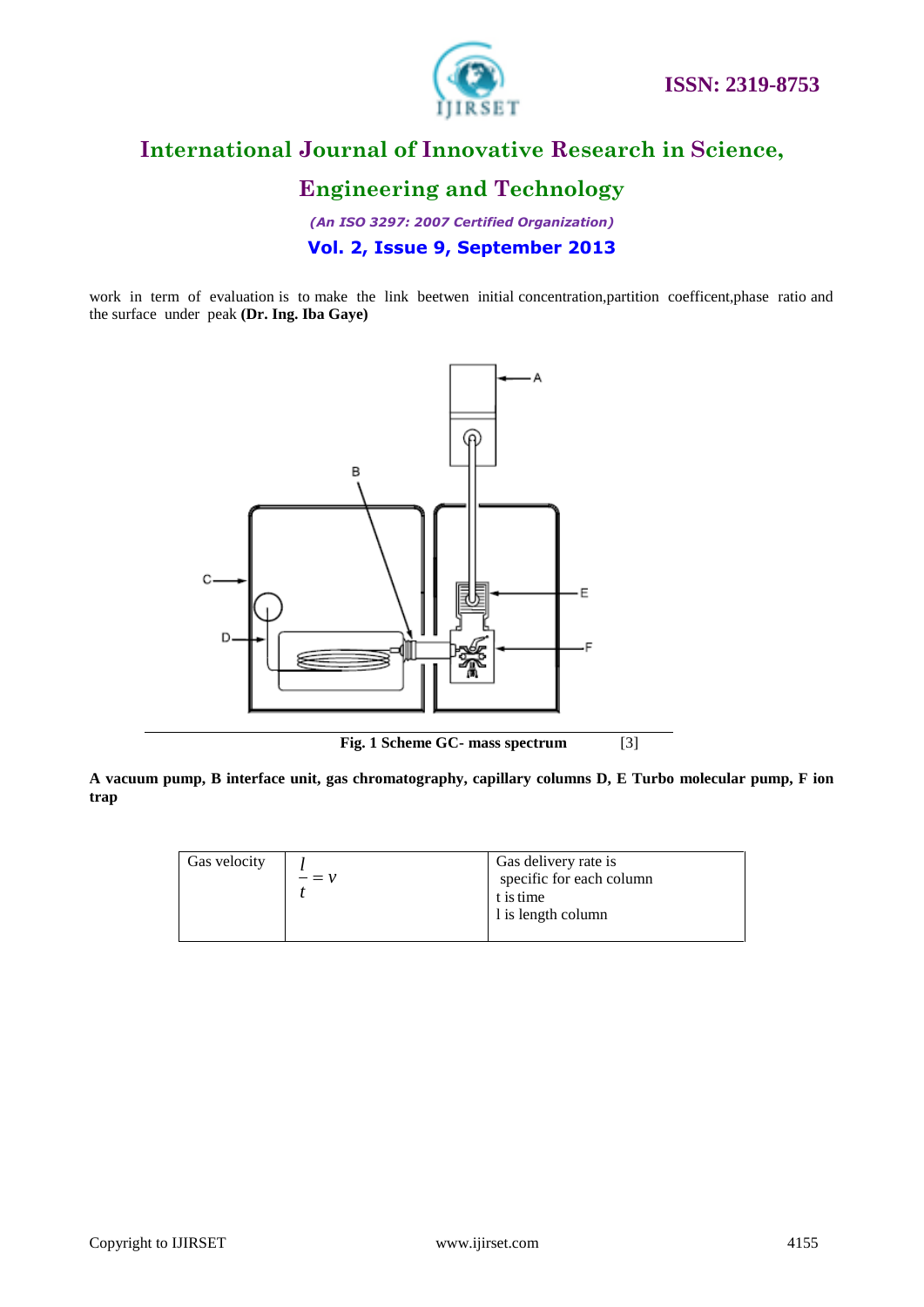



# **Engineering and Technology**

*(An ISO 3297: 2007 Certified Organization)* **Vol. 2, Issue 9, September 2013**

| The phase                | The phase ratio $\beta$                                                                                                       | $\beta$ is phase ratio of the film                                                                                                |
|--------------------------|-------------------------------------------------------------------------------------------------------------------------------|-----------------------------------------------------------------------------------------------------------------------------------|
| ratio ß                  |                                                                                                                               | thickness in stationary phase                                                                                                     |
|                          | $\beta = \frac{V_g}{V_S}$<br>$\beta = \frac{r}{2d_f}$                                                                         | Vg is volume in the mobile<br>phase<br>Vs is volume in stationary phase<br>r is internal radius<br>$d_f$ is film thickness column |
| Partition<br>coefficient | $K = \frac{C_s}{C_g}$                                                                                                         | $Cs$ is concentration<br>in the stationary phase<br>Cg is concentration<br>in the mobile phase                                    |
| Capacity<br>ratio        | $K = K' \cdot \beta$<br>$K' = \frac{t_r - t_0}{t_0}$<br>The Capacity Factor<br>$K = \frac{t_r}{t_0} = \frac{t'_r - t_0}{t_0}$ | This dead-time is $t_0$<br>Retention time is $t_r$                                                                                |
|                          |                                                                                                                               |                                                                                                                                   |

#### **Tab.1 Main patterns of gas chromatogram**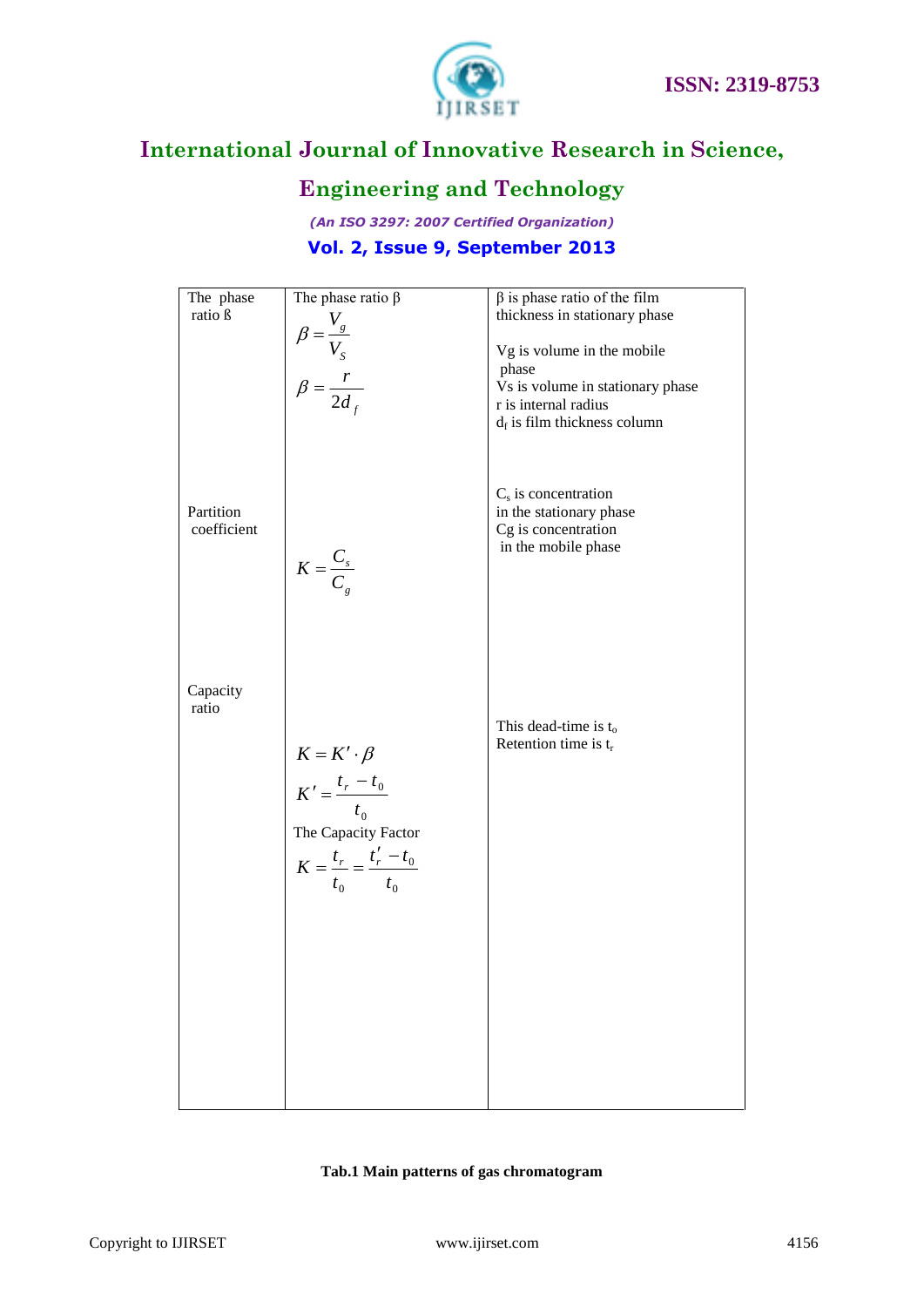

### **Engineering and Technology**

*(An ISO 3297: 2007 Certified Organization)* **Vol. 2, Issue 9, September 2013**



#### **Fig.2 Ion Trap** [3]

| A            | Screw $6/32$             |   | н       | Washer                   |
|--------------|--------------------------|---|---------|--------------------------|
| B            | Mounting plate           |   |         | Input conductor          |
| C            | End electrodes           |   | Furnace |                          |
| D            | Quartz or silica         | K |         | <b>Filament Assembly</b> |
| E            | RF electrodes Ring       |   |         | Filament                 |
| $\mathbf{F}$ | End Cap Screw electrodes | М | Screw   |                          |
| G            | Electron Gateway [3]     |   |         |                          |

#### **A.Ion trap**

Trap furnace generates heat for thermal control; it is unlikely that two fibers will have the same net inflow of electrons in the ion trap, so that the amplitude of the signal from two different fibers was the same.

#### *B.Electron gate*

Electron gate is a cylindrical electrode that controls the entry of electrons into the ion trap and its ion trap group has three stainless steel electrodes.

#### *C. Electron multiplier*

Electron multiplier is fixed in a preset position on the protective metal clip that can be easily removed and replaced.

#### *D.Stable reading*

Fore line pump has two purposes. The pump is connected to the rear panel socket marked voltage - pump on the back of power supply side is outlet, which is controlled by a switch.

#### *E.Rear panel*

Fore line pump used on the Saturn GC / MS is a two-stage rotary pump with a pumping speed of 90 ml/min and vacuum potential of 1.5 x  $10^{-2}$  torr (2 x10<sup>-2</sup> torr). RF generator assembly consists of a plate circuit detector link and shielded with coils under vacuum manifold housing, which surrounds the detector coil and the circuits. [20] Hard ionization technique is used in the gaseous phase. The most common and most advanced ionization method is well reproducible spectra production process. The interaction of the material with shock-accelerated electrons in high vacuum is preferred. Ionization of the source, transfer of substances to ionized state, the destruction of chemical bonds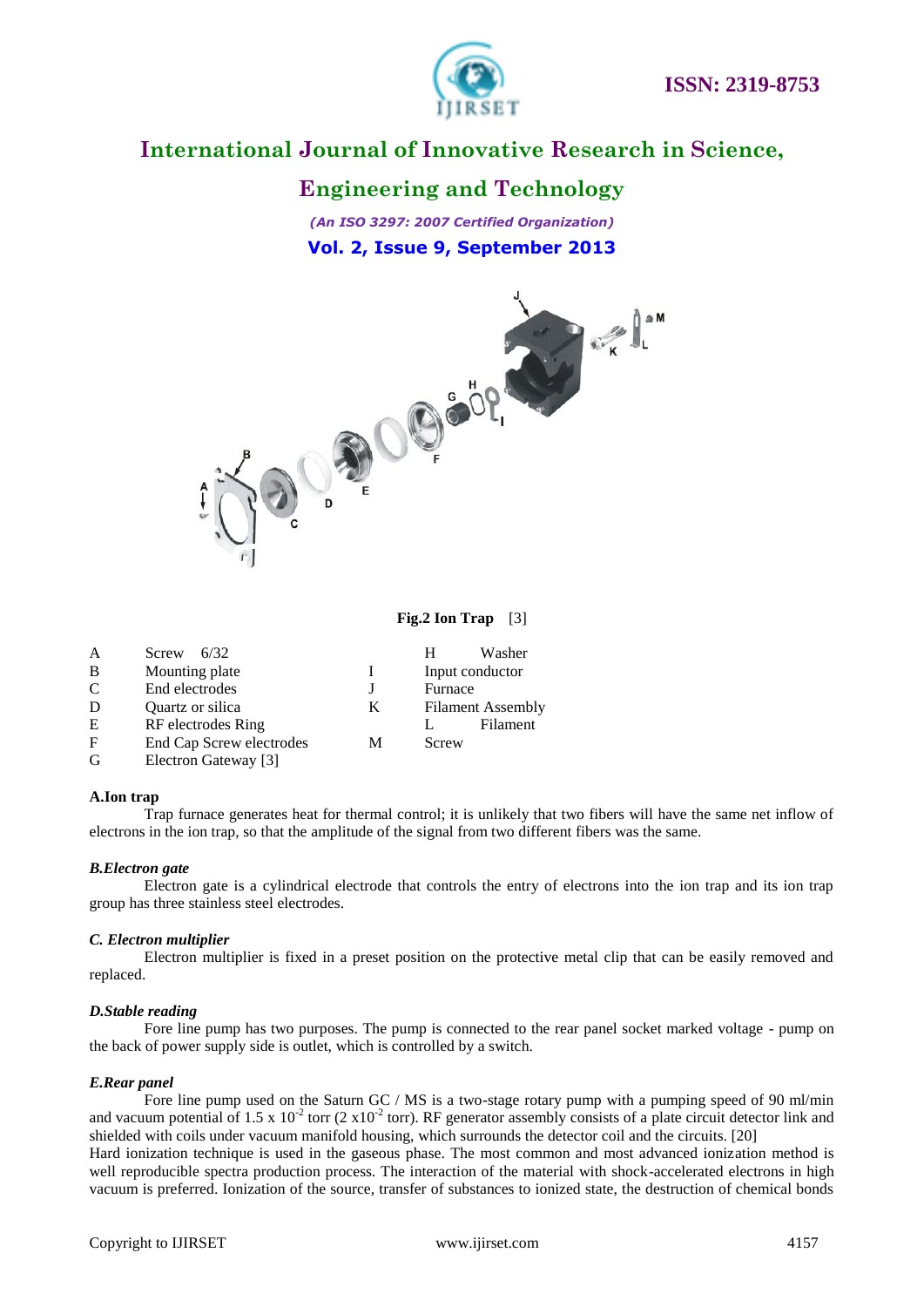

### **Engineering and Technology**

*(An ISO 3297: 2007 Certified Organization)* **Vol. 2, Issue 9, September 2013**

primarily resulting in ion formation and fragments. Analysis after separation in ion analyzer (separator) is distributed in space or time. A mixture of ions is produced in the ion source.

#### *F.Detection*

The detection is made from a direct stream of separate ions which is a signal proportional to the number of ions. It is transferred to a computer and processed using the software in the form of weight spectra.

#### *G.Registration and inspection*

Also, the computer registers the analytical data, manages and controls the operating conditions of the apparatus. Ionization is done in mass spectrum. Ionization of substances is essential for analysis as the information obtained applies only to charged particles or ion. Energy necessary for ionization depends on the substances. For experiments the following organic and conventional cottons were used :

| Table.2 Samples used for analysis |                        |         |  |  |  |
|-----------------------------------|------------------------|---------|--|--|--|
| <b>Reference cotton</b>           | <b>Name</b>            | Origin  |  |  |  |
|                                   |                        |         |  |  |  |
|                                   |                        |         |  |  |  |
| $Con-1$                           |                        |         |  |  |  |
|                                   | Conventional cotton    | Senegal |  |  |  |
|                                   | year 2007              |         |  |  |  |
| $Con-2$                           |                        |         |  |  |  |
|                                   | Conventional cotton    | Senegal |  |  |  |
|                                   | year 2008              |         |  |  |  |
| Bio-1                             |                        |         |  |  |  |
|                                   | Organic cotton         | Senegal |  |  |  |
|                                   | year 2007              |         |  |  |  |
| <b>Bio-2</b>                      |                        |         |  |  |  |
|                                   | Organic cotton         | Senegal |  |  |  |
|                                   | year2008               |         |  |  |  |
| $a-1$                             | Conventional           |         |  |  |  |
|                                   | cotton                 | Egypt   |  |  |  |
|                                   | Giza45-yoroc F6 AI/38  |         |  |  |  |
|                                   | <b>KTM TUL</b>         |         |  |  |  |
| $b-1$                             |                        | Russia  |  |  |  |
|                                   | Conventional<br>cotton |         |  |  |  |
|                                   | AI/69 KTM TUL          |         |  |  |  |
| $c-1$                             |                        | Indie   |  |  |  |
|                                   | Conventional<br>cotton |         |  |  |  |
|                                   | T427, MVLSP AI/80      |         |  |  |  |
|                                   | <b>KTM TUL</b>         |         |  |  |  |
|                                   |                        |         |  |  |  |
|                                   |                        |         |  |  |  |

#### **Table.2 Samples used for analysis**

#### **VIII. EXPERIMENTAL PART**

#### **A.Results of gas chromatography with mass spectrum Varian 3800/2000 Princip of method**

Silica column (fused Silicium) Measurement parameters Temperature 80 ° C-180 ° C 25 ° C / min. Up to a temperature of 300 ° C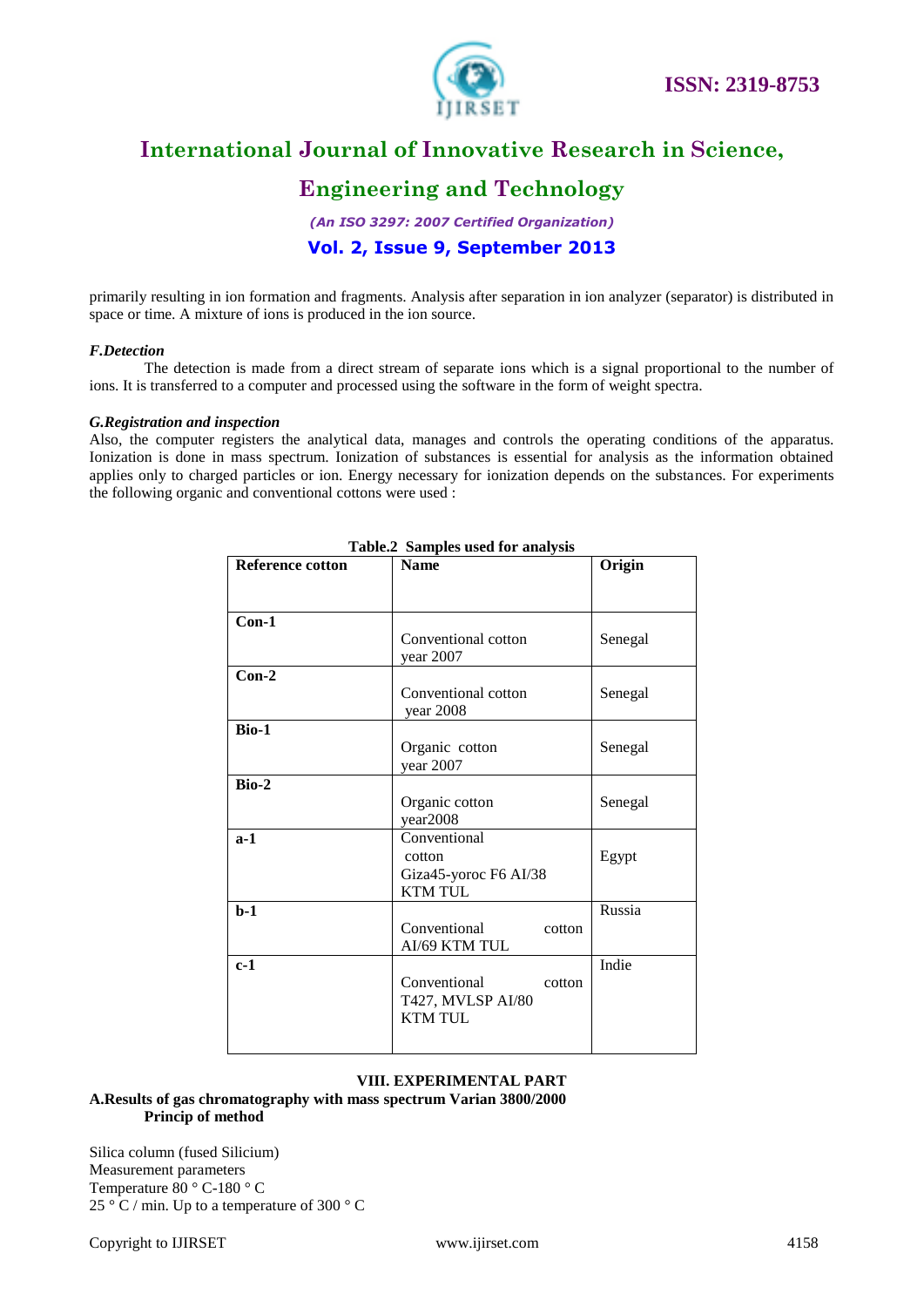

### **Engineering and Technology**

*(An ISO 3297: 2007 Certified Organization)* **Vol. 2, Issue 9, September 2013**

Gas: Helium 1.3 ml / min. Split injector less than 2.0 ml, temperature 250 ° C Ionisation EI (electron ionisation) Dose per 1 ml of sample, solvent for rinsing 2 ml heptane. Based on samples of cotton available - cotton con - 1 of the 2007 harvest and cotton con-2 from the 2008 harvest, the cotton from Russia, China and Egypt, pesticide traces in the extract were observed.

#### **B.Preparation of extract**

Sample of 1 g of cotton was extracted with 30 ml of dichloromethane (CH<sub>2</sub>Cl<sub>2</sub>) for 5 minutes to dissolve all anticipated substance in cotton sample. Using pesticides mix -10 (150 pesticides summary) the standard GC-MS or standard curve was determined with pesticide mix-10, but if the pesticides are not in the selected range (mix-10), they cannot be identified. The concentration of the extract was 0.03 g/ ml to 0.12 g / ml. Thus the occurrence of pesticides was observed on all cotton samples investigated. The analysis was done for the conventional cotton, organic cotton, conventional cotton with pesticide, organic with pesticide, a1-cotton from Egypt, b-1 from Russia and cotton c-1 of China. These extracts were monitored by GC-MS. The samples of organic cotton and conventional cotton were added with 1 ml mix-10.



Chromatogram of 10 largest peak of cotton fiber Giza from Egypt 10 years in our laboratory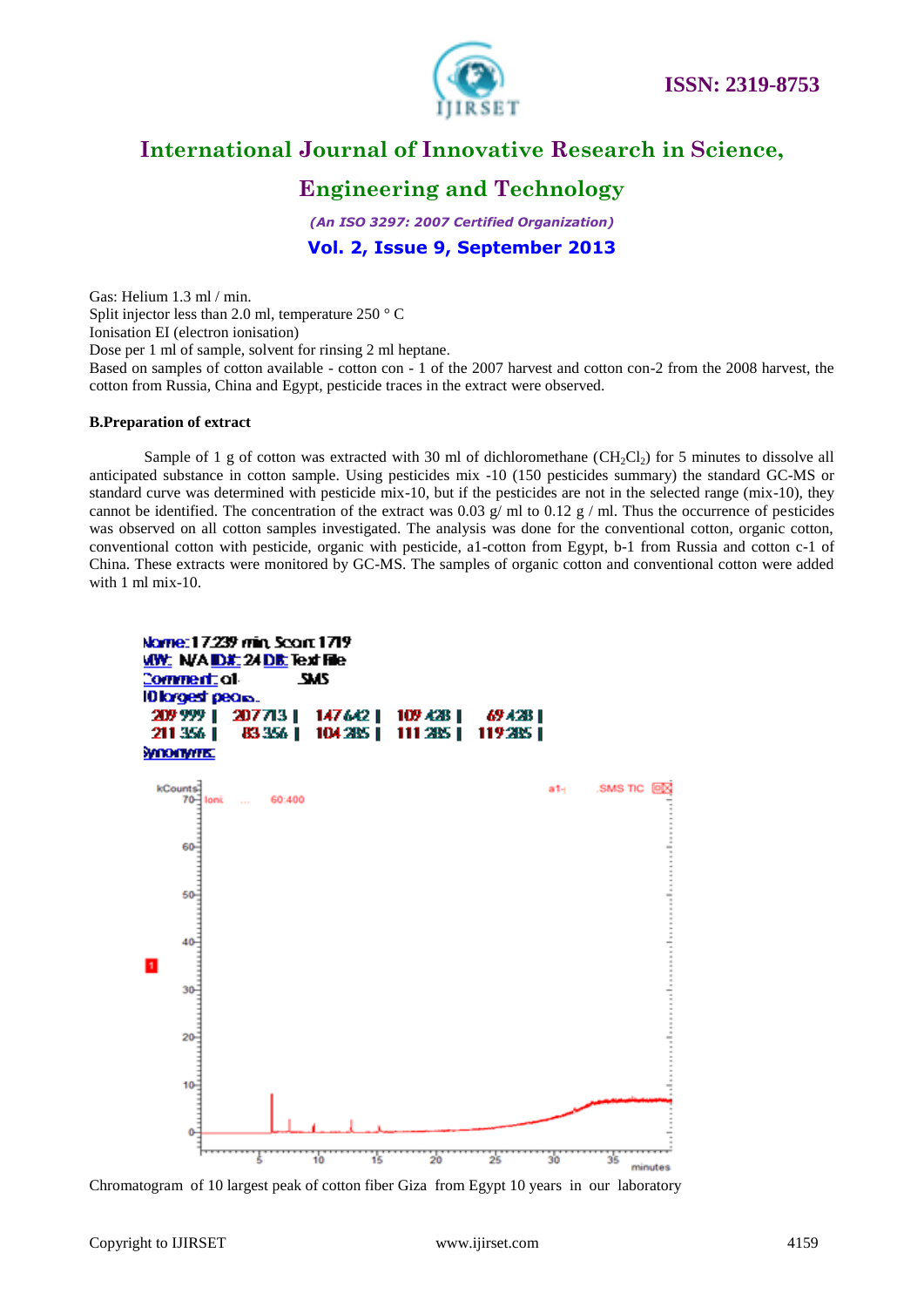

### **Engineering and Technology**

*(An ISO 3297: 2007 Certified Organization)* **Vol. 2, Issue 9, September 2013**



On axis x m/z (mass to charge) On y abundance ratio

Relative abundance to mass-charge of cotton fiber Giza from Egypt 10 years in our laboratory,Which help to compare profile for two ion with so smilar ratio mass-charge



**Fig**.3 Results from pesticides on cotton a-1 from Egypt from library(relative abundance to mass-charge) from library chemical formula and name of pesticide)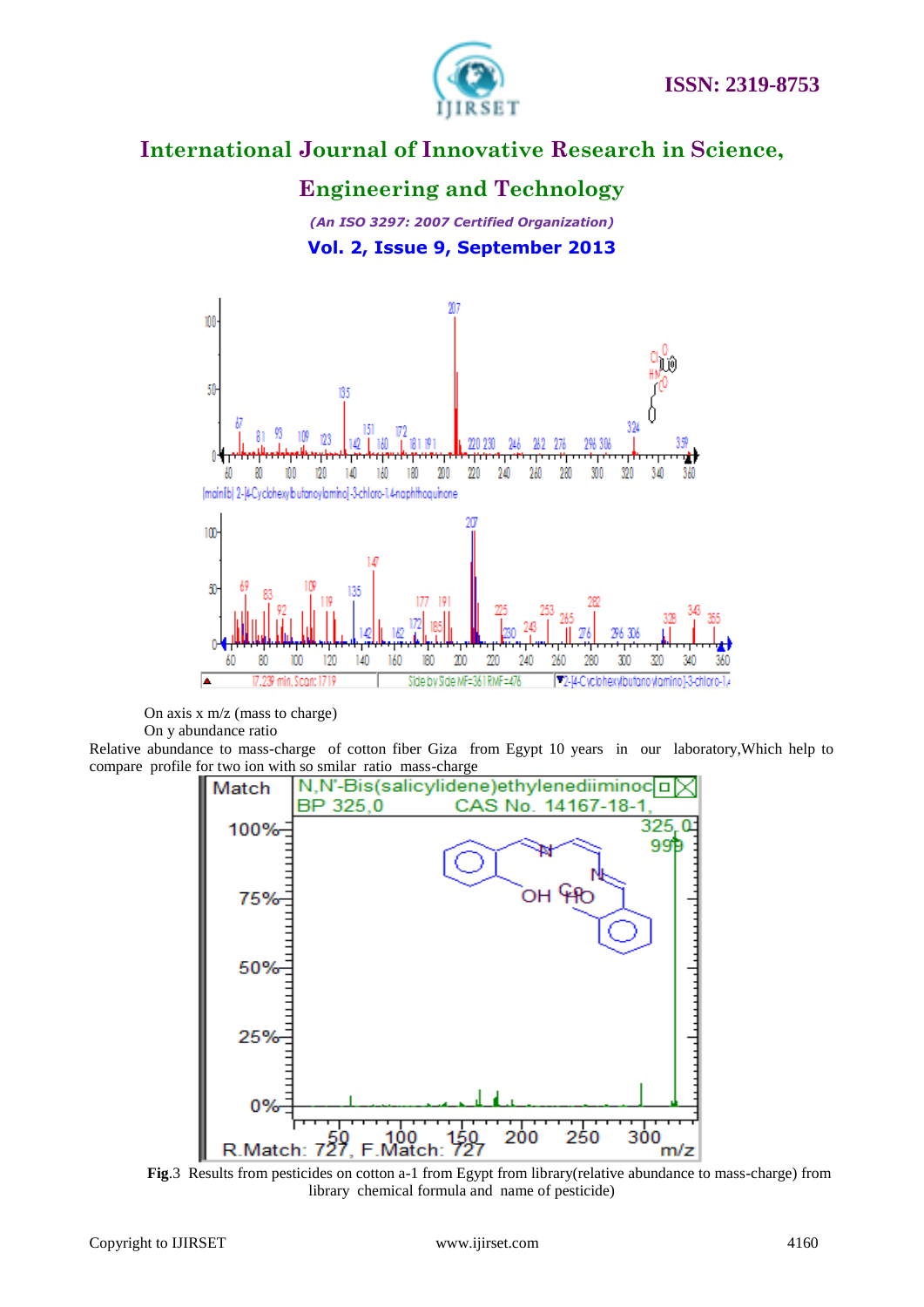



#### **Engineering and Technology**

*(An ISO 3297: 2007 Certified Organization)* **Vol. 2, Issue 9, September 2013**



**Fig**. 4 Results of pesticides test on cotton b-1 from Russia On axis x time

Chromatogram of cotton fiber from Russia 10 years in our laboratory,with retention time(time elapsed from injection to peak max)

On axis y intensity signal (kcount)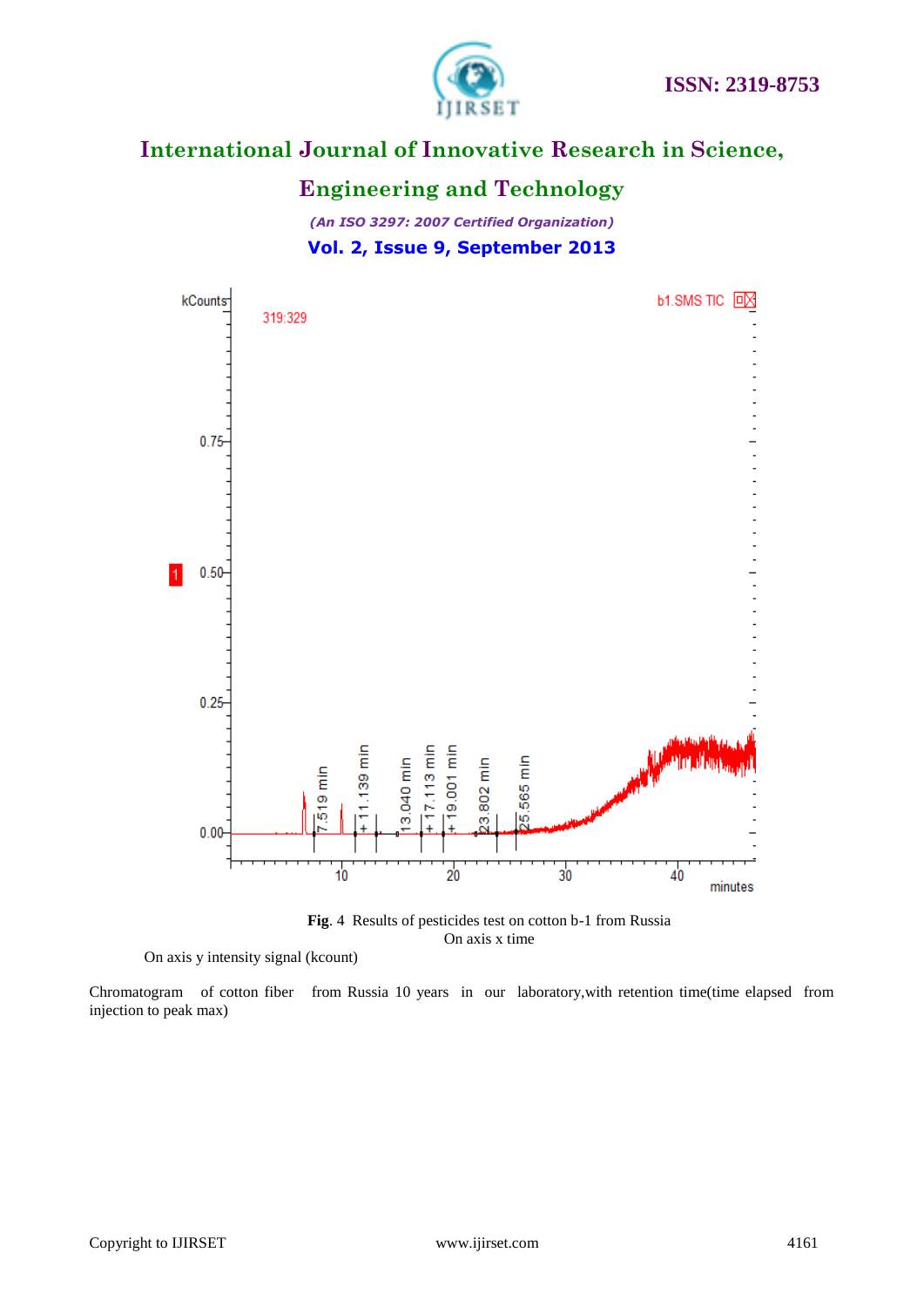

### **Engineering and Technology**

*(An ISO 3297: 2007 Certified Organization)* **Vol. 2, Issue 9, September 2013**



Formula: C<sub>20</sub>H<sub>22</sub>ClNO<sub>3</sub> <u>Name:</u> 2-[4-Cyclohexylbutanoylamino]-3-chloro-1,4-naphthoqui<br><u>Formula:</u> C<sub>20</sub>H<sub>22</sub>CINO<sub>3</sub><br><u>MW: 359 CAS#:</u> 25304-04-5 <u>NIST#:</u> 253796 <u>ID#:</u> 126797 <u>DB:</u> mainlib<br>Other DBs: None

**Other DBs: None** MW: 359 CAS#: 25304-04-5 NIST#: 253796 ID#: 126797 <u>DB:</u> mainlib<br><u>Other DBs:</u> None<br><u>Contributor:</u> Div. of Experiment Therapeutics WRAIR, WRAMC, Washington DC 20307 10 largest peaks: 207 999 | 209 592 | 135 383 | 208 331 | 55 206 | 67 171 | 324 128 | 151 127 | 210 103 | 172 103 | **Synonyms:** 

1.N-( 3-Chloro-1,4-dioxo-1,4-dihydro-2-naphthalenyl)-4-c yc lohexylbutanamide #

#### Estimated Kovats RI:

Value: 3105 iu Confidence interval (Diverse functional groups): 89(50%) 382(95%) iu



<u>Name:</u> N-(2-Chloro-5-nitrobenzylidene)-N'-phthalazin-1-ylhydrazine<br>Formula: C15H10ClN=Oo Formula: C15H10ClN5O2 <mark>Name:</mark> N-(2-Chloro-5-nitrobenzylidene)-N'-phtl<br><u>Formula:</u> C<sub>15</sub>H<sub>10</sub>ClN<sub>5</sub>O<sub>2</sub><br><u>MW: 327 NIST# :</u> 284129 <u>ID# :</u> 109054 <u>DB:</u> mainlib<br>Contributor: A Pleshkova, Nesmevanov Inst Or

MW: 327 NIST#: 284129 ID#: 109054 DB: mainlib<br>Contributor: A.Pleshkova, Nesmeyanov Inst.Org.Elem.Cpds, Moscow 10 largest peaks: 171 999 | 103 298 | 327 131 | 172 127 | 89 122 | 325 107 | 76 94 | 129 84 | 290 81 | 75 77 | **Synonyms:** no synonyms.

Estimated Kovats RI: Value: 2995 iu

On axis x m/z(mass to charge)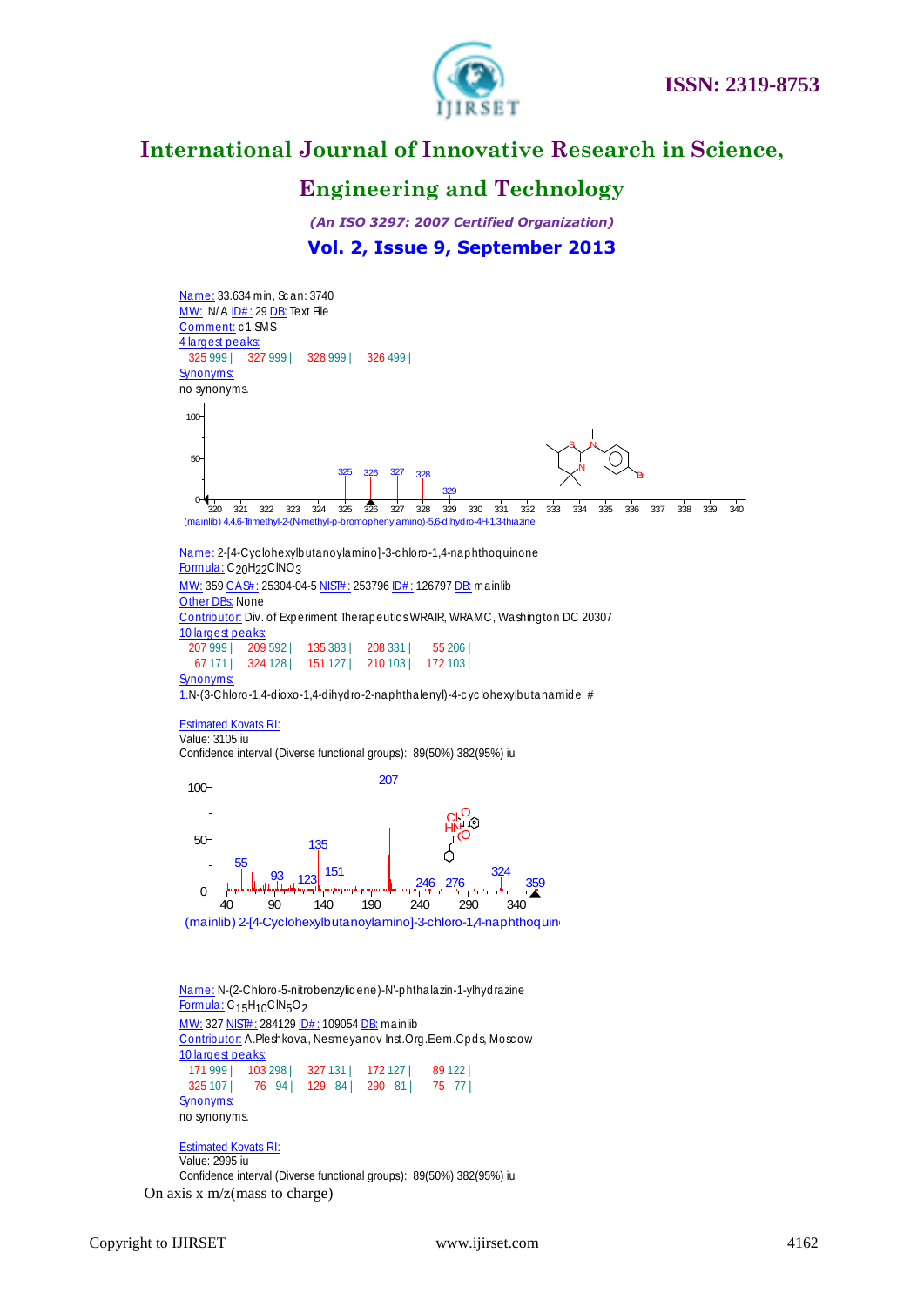

### **Engineering and Technology**

*(An ISO 3297: 2007 Certified Organization)* **Vol. 2, Issue 9, September 2013**

On y abundance ratio

Relative abundance to mass-charge and results from library from India where you can read largest peak, chemical formula,name of pesticide

| ◆ 미희 기계 ■ 이<br>Match 1 of 1 for Scan: 2499 (22.956 min.) from c1.SMS<br>쁣 |                                  |  |         |           |                 |             |          |                                                                                                                                                                                                     |
|---------------------------------------------------------------------------|----------------------------------|--|---------|-----------|-----------------|-------------|----------|-----------------------------------------------------------------------------------------------------------------------------------------------------------------------------------------------------|
|                                                                           | Order Name                       |  | R.M F.M | Prob.     | $\texttt{MW}{}$ | CAS No.     | Formula  | Search BP: 327,0 (1=100%), c1.sms<br>22.956 min, Scan: 2499, 319:329, Ion: 15083 us, RIC: 1 0                                                                                                       |
|                                                                           | Phosphine oxide, bis(pentame 711 |  | 711     | 78.78 342 |                 | 122085-61-4 | C22H31OP | 327.0<br>100%<br>75%<br>50%<br>25%<br>$0\%$                                                                                                                                                         |
|                                                                           |                                  |  |         |           |                 |             |          | Phosphine oxide, bis(pentamethylphenyl)-DX<br>Match<br>CAS No. 122085-61-4, C22H31OP, MW 342<br>BP 327,0 (999=100%) 155055 in MAINLIB<br>327.0<br>100%<br>H<br>75%<br>50%<br>25%<br>$0\%$           |
|                                                                           |                                  |  |         |           |                 |             |          | 250<br>200<br>$\begin{array}{r} 300 \\ \text{Acquired Range} \\ \text{m} \\ \end{array} \begin{array}{r} 350 \\ \text{m} \\ \text{z} \end{array}$<br>100<br>150<br>50<br>R.Match: 711, F.Match: 711 |

**Fig**. 5 Results of pesticides on cotton c- 1 from Indie from library

Sample from Indie on left and the chemical formula of pesticide on right are well known pesticides in cotton cultivation, those sample of cotton are 10 years old in the laboratory of textile engineering.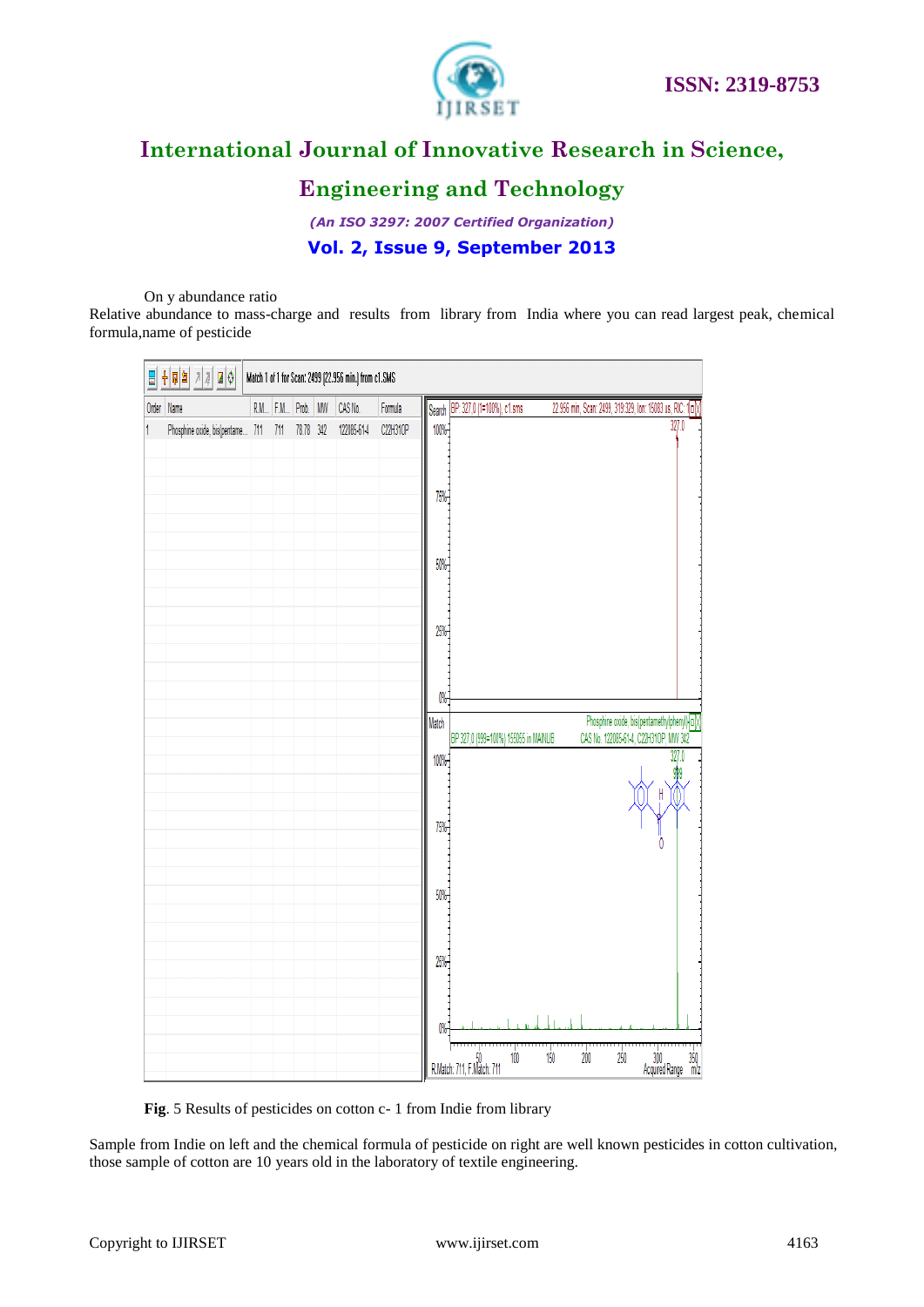

### **Engineering and Technology**

*(An ISO 3297: 2007 Certified Organization)* **Vol. 2, Issue 9, September 2013**



**Fig.** 6 Comparaison curve a-1 sample from Egypt and bio-1 organic cotton from The comparaisom between two chromatogram conventional fiber from Egypt and organic cotton bio-1 from Senegal show clearly the difference between organic and conventionalů according to this developed method.

#### IX. **EVALUATION OF RESULTS,THE PRATICAL LESSONS LEARNT AND GENERAL CONCLUSIONS FOR PRACTICE**

A methodology that allows detection of pesticides in cotton sample from Senegal and other countries of Russia, India and Egypt is proposed. The methodology is able to give the name of the chemical pesticides and formula of pesticide. Nowadays the properties of organic and conventional cotton are available. It is very difficult to distinguish biotechnology cotton, conventional cotton and organic cotton. Organic cotton is getting the benefits of the market in terms of trade as a whole, but conventional cotton price is determined by the class, which may affect. The proposed methodology could be applied to others naturals fibers, but of course it is necessary to study all properties of samples deeply in order to assess and finally to decide the suitable fiber.